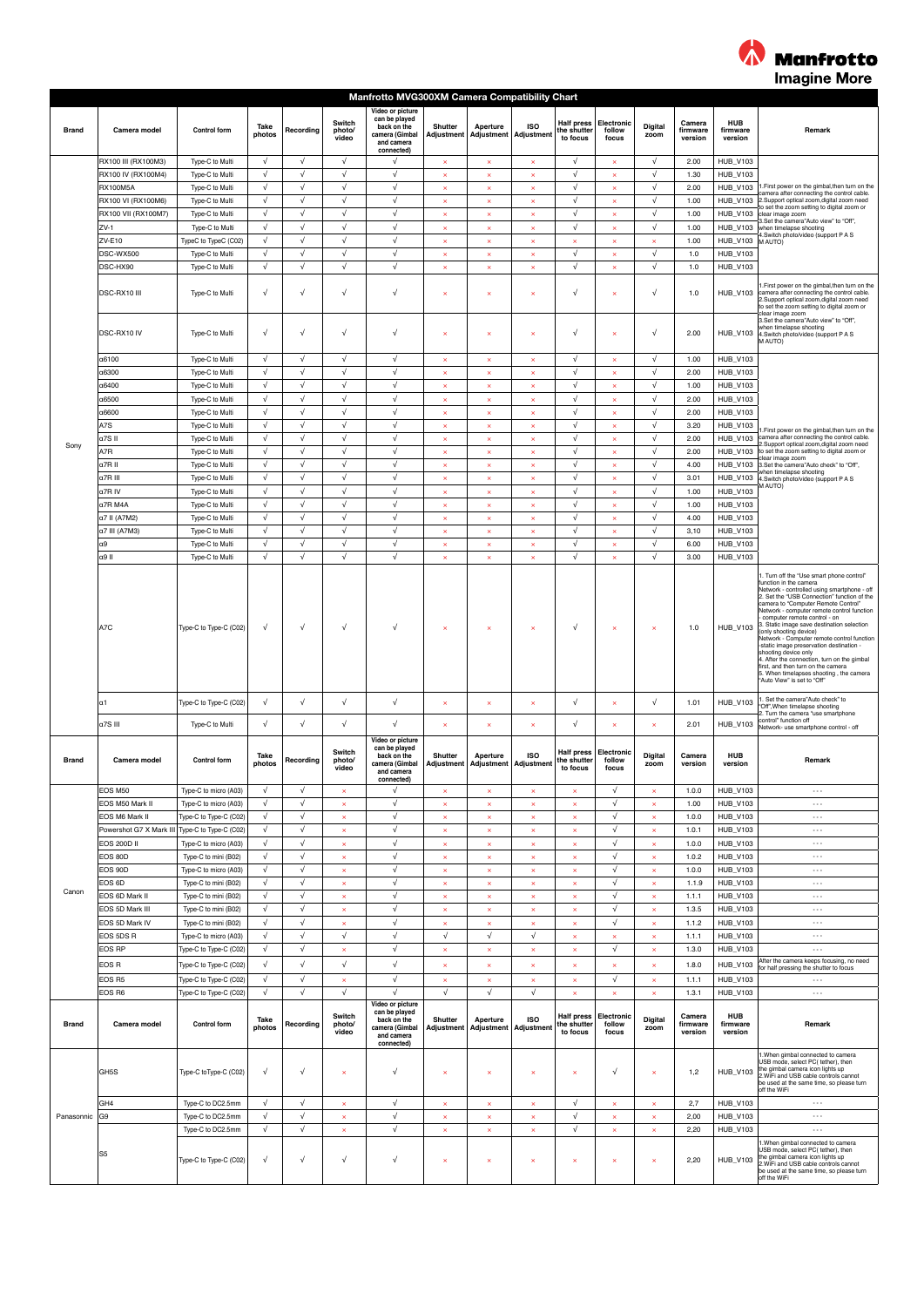

| Manfrotto MVG300XM Camera Compatibility Chart |                |                                         |                |              |                           |                                                                                                |                              |                                   |                         |                                              |                               |                       |                   |                                   |                                                                                                                                                                                                                                                                                                              |  |  |
|-----------------------------------------------|----------------|-----------------------------------------|----------------|--------------|---------------------------|------------------------------------------------------------------------------------------------|------------------------------|-----------------------------------|-------------------------|----------------------------------------------|-------------------------------|-----------------------|-------------------|-----------------------------------|--------------------------------------------------------------------------------------------------------------------------------------------------------------------------------------------------------------------------------------------------------------------------------------------------------------|--|--|
| <b>Brand</b>                                  | Camera model   | <b>Control form</b>                     | Take<br>photos | Recordina    | Switch<br>photo/<br>video | Video or picture<br>can be played<br>back on the<br>camera (Gimbal<br>and camera<br>connected) | <b>Shutter</b><br>Adjustment | Aperture<br>Adjustment Adjustment | <b>ISO</b>              | <b>Half press</b><br>the shutter<br>to focus | Electronic<br>follow<br>focus | Digital<br>zoom       | Camera<br>version | <b>HUB</b><br>firmware<br>version | Remark                                                                                                                                                                                                                                                                                                       |  |  |
|                                               | Z7             | Type-C to Type-C (C02)                  | $\sqrt{ }$     | $\sqrt{ }$   | ×                         | $\sqrt{ }$                                                                                     | $\infty$                     | $\mathbf{x}$                      | $\mathbf x$             | $\mathbf{x}$                                 | $\times$                      | $\mathbf{x}$          | 1.00              | <b>HUB V103</b>                   | $\cdots$                                                                                                                                                                                                                                                                                                     |  |  |
|                                               | Izz II         | Type-C to Type-C (C02)                  | $\sqrt{ }$     | $\sqrt{ }$   | v                         | $\sqrt{ }$                                                                                     | $\mathbf{x}$                 | ×                                 | ×                       | $\mathbf{x}$                                 | $\mathbf{x}$                  | $\mathbf{x}$          | 1.00              | <b>HUB_V103</b>                   | $\cdots$                                                                                                                                                                                                                                                                                                     |  |  |
|                                               | Z <sub>5</sub> | Type-C to Type-C (C02)                  | $\sqrt{ }$     | $\sqrt{ }$   | $\overline{\mathbf{x}}$   | $\sqrt{ }$                                                                                     | $\mathbf x$                  | $\boldsymbol{\mathsf{x}}$         | $\overline{\mathbf{x}}$ | $\mathbf{x}$                                 | $\times$                      | $\boldsymbol{\times}$ | 2.00              | <b>HUB V103</b>                   | $\cdots$                                                                                                                                                                                                                                                                                                     |  |  |
|                                               | Z <sub>6</sub> | Type-C to Type-C (C02)                  | $\sqrt{ }$     | $\sqrt{ }$   | $\overline{\mathbf{x}}$   | $\sqrt{ }$                                                                                     | $\mathbf x$                  | $\boldsymbol{\mathsf{x}}$         | $\mathbf x$             | $\mathbf{x}$                                 | $\pmb{\times}$                | $\boldsymbol{\times}$ | 2.00              | <b>HUB V103</b>                   | $\cdots$                                                                                                                                                                                                                                                                                                     |  |  |
| Nikon                                         | Z6 II          | Type-C to Type-C (C02)                  | $\sqrt{ }$     | $\sqrt{ }$   | $\overline{\mathbf{x}}$   | $\sqrt{ }$                                                                                     | $\boldsymbol{\times}$        | ×                                 | $\mathbf x$             | $\boldsymbol{\times}$                        | $\times$                      | $\mathbf{x}$          | 2.2               | <b>HUB V103</b>                   | When the camera is in "Take photos", only<br>"Take photos", can not "Recording". When<br>the camera is in Recording, we can Take<br>photos or Recording on the gimbal                                                                                                                                        |  |  |
|                                               | Z50            | Type-C to micro (A03)                   | $\sqrt{ }$     | $\sqrt{2}$   | ×                         | $\sqrt{ }$                                                                                     | $\infty$                     | $\mathbf{x}$                      | ×                       | $\mathbf{x}$                                 | $\pmb{\times}$                | $\mathbf{x}$          | 1.00              | <b>HUB V103</b>                   | $\cdots$                                                                                                                                                                                                                                                                                                     |  |  |
|                                               | D7500          | Type-C to micro (A03)                   | $\sqrt{ }$     | $\sqrt{ }$   | $\overline{\mathbf{x}}$   | $\sqrt{ }$                                                                                     | $\mathbf x$                  | $\boldsymbol{\mathsf{x}}$         | $\mathbf x$             | $\boldsymbol{\times}$                        | $\pmb{\times}$                | $\boldsymbol{\times}$ | 1.00              | <b>HUB V103</b>                   | $\cdots$                                                                                                                                                                                                                                                                                                     |  |  |
| <b>Brand</b>                                  | Camera model   | <b>Control form</b>                     | Take<br>photos | Recording    | Switch<br>photo/<br>video | Video or picture<br>can be played<br>back on the<br>camera (Gimbal<br>and camera<br>connected) | <b>Shutter</b><br>Adjustment | Aperture<br>Adjustment Adjustment | <b>ISO</b>              | <b>Half press</b><br>the shutter<br>to focus | Electronic<br>follow<br>focus | Digital<br>zoom       | Camera<br>version | <b>HUB</b><br>firmware<br>version | Remark                                                                                                                                                                                                                                                                                                       |  |  |
|                                               | X-T20          | Type-C to TRS2.5(T02)                   | $\sqrt{ }$     | √            | ×                         | √                                                                                              | $\mathbf x$                  | $\mathbf x$                       | $\mathbf x$             | $\sqrt{ }$                                   | $\pmb{\times}$                | $\mathbf{x}$          | 2.01              | <b>HUB_V103</b>                   | .Set microphone/ remote shutter settings<br>to remote control. Operating steps: enter<br>the settings interface, video settings><br>microphone, remote shutter settings><br>remote control.<br>2. Recording can be operated by wire only<br>after the camera mode is manually switched<br>to recording mode. |  |  |
|                                               | X-T30          | Type-C to TRS2.5(T02)                   | $\sqrt{ }$     | √            | $\boldsymbol{\times}$     | √                                                                                              | $\boldsymbol{\times}$        | ×                                 | $\mathbf x$             | $\sqrt{ }$                                   | $\pmb{\times}$                | $\mathbf{x}$          | 1.00              | <b>HUB_V103</b>                   |                                                                                                                                                                                                                                                                                                              |  |  |
|                                               | $X-A5$         | Type-C to TRS2.5(T02)                   | $\sqrt{ }$     | ×            | $\mathbf{x}$              | $\sqrt{ }$                                                                                     | $\mathbf{x}$                 | ×                                 | ×                       | $\sqrt{ }$                                   | $\mathbf{x}$                  | $\mathbf{x}$          | 2.00              | <b>HUB V103</b>                   | Set Microphone / Remote shutter settings<br>o Remote.                                                                                                                                                                                                                                                        |  |  |
|                                               | $X-A7$         | Type-C to TRS2.5(T02)                   | $\sqrt{ }$     | $\mathbf{x}$ | $\boldsymbol{\mathsf{x}}$ | $\sqrt{ }$                                                                                     | $\boldsymbol{\times}$        | ×                                 | $\mathbf x$             | $\sqrt{ }$                                   | $\mathbf x$                   | $\mathbf{x}$          | 1.00              | <b>HUB_V103</b>                   | Operating steps: enter the setting interface,<br>shooting setting 5> Motion image setting>                                                                                                                                                                                                                   |  |  |
| Fuji                                          | X-T100         | Type-C to TRS2.5(T02)                   | $\sqrt{ }$     | $\mathbf{x}$ | ×                         | $\sqrt{ }$                                                                                     | $\mathbf x$                  | $\mathbf x$                       | $\mathbf{x}$            | $\sqrt{ }$                                   | $\infty$                      | $\mathbf{x}$          | 2.00              | <b>HUB_V103</b>                   | Microphone/ Remote shutter settings><br>remote control                                                                                                                                                                                                                                                       |  |  |
|                                               | $X-H1$         | Type-C to TRS2.5(T02)                   | $\sqrt{ }$     | $\sqrt{ }$   | ×                         | $\sqrt{ }$                                                                                     | $\infty$                     | $\mathbf{x}$                      | $\mathbf{x}$            | $\sqrt{ }$                                   | $\mathbf{x}$                  | $\mathbf{x}$          | 2.01              | <b>HUB_V103</b>                   | $\cdots$                                                                                                                                                                                                                                                                                                     |  |  |
|                                               | $X-T3$         | Type-C to TRS2.5(T02)                   | $\sqrt{ }$     | $\sqrt{ }$   | $\overline{\mathbf{x}}$   | $\sqrt{ }$                                                                                     | $\boldsymbol{\times}$        | ×                                 | $\mathbf x$             | $\sqrt{ }$                                   | $\mathbf{x}$                  | $\boldsymbol{\times}$ | 3.01              | <b>HUB V103</b>                   | $\cdots$                                                                                                                                                                                                                                                                                                     |  |  |
|                                               | $X-T4$         | Type-C to TRS2.5(T02)                   | $\sqrt{ }$     | $\sqrt{ }$   | ×                         | $\sqrt{ }$                                                                                     | $\mathbf{x}$                 | ×                                 | $\mathbf{x}$            | $\sqrt{ }$                                   | $\mathbf{x}$                  | $\mathbf{x}$          | 1.00              | <b>HUB_V103</b>                   | $\cdots$                                                                                                                                                                                                                                                                                                     |  |  |
|                                               | X-S10          | Type-C to TRS3.5(T03)<br>(not included) | $\sqrt{ }$     | $\sqrt{ }$   | ×                         | $\sqrt{ }$                                                                                     | $\mathbf{x}$                 | ×                                 | $\mathbf{x}$            | $\sqrt{ }$                                   | $\infty$                      | $\mathbf{x}$          | 1.02              | <b>HUB_V103</b>                   | The Recording needs to select Microphone<br>Remote Shutter Settings to Remote Control                                                                                                                                                                                                                        |  |  |
|                                               | X-T200         | Type-C to TRS3.5(T03)<br>(not included) | $\sqrt{ }$     | $\sqrt{ }$   | ×                         | $\sqrt{ }$                                                                                     | $\infty$                     | $\mathbf{x}$                      | $\overline{\mathbf{x}}$ | $\sqrt{ }$                                   | $\mathbf{x}$                  | $\mathbf{x}$          | 1.00              | <b>HUB V103</b>                   | Operating steps: enter the setting interface,<br>video settings> microphone / remote control<br>shutter settings> remote control                                                                                                                                                                             |  |  |
|                                               | $X-E3$         | Type-C to TRS2.5(T02)                   | $\sqrt{ }$     | $\sqrt{ }$   | ×                         | $\sqrt{ }$                                                                                     | $\mathbf{x}$                 | ×                                 | ×                       | $\sqrt{ }$                                   | $\mathbf{x}$                  |                       | 1.22              | <b>HUB_V103</b>                   |                                                                                                                                                                                                                                                                                                              |  |  |

Notice:<br>1. "Y Means support this function,"∞"Means do not support;<br>2. For SONY cameras with Multi port , type-C to Multi shutter cable can be used to control the camera but not change the camera, Type-C to Micro (A03) shu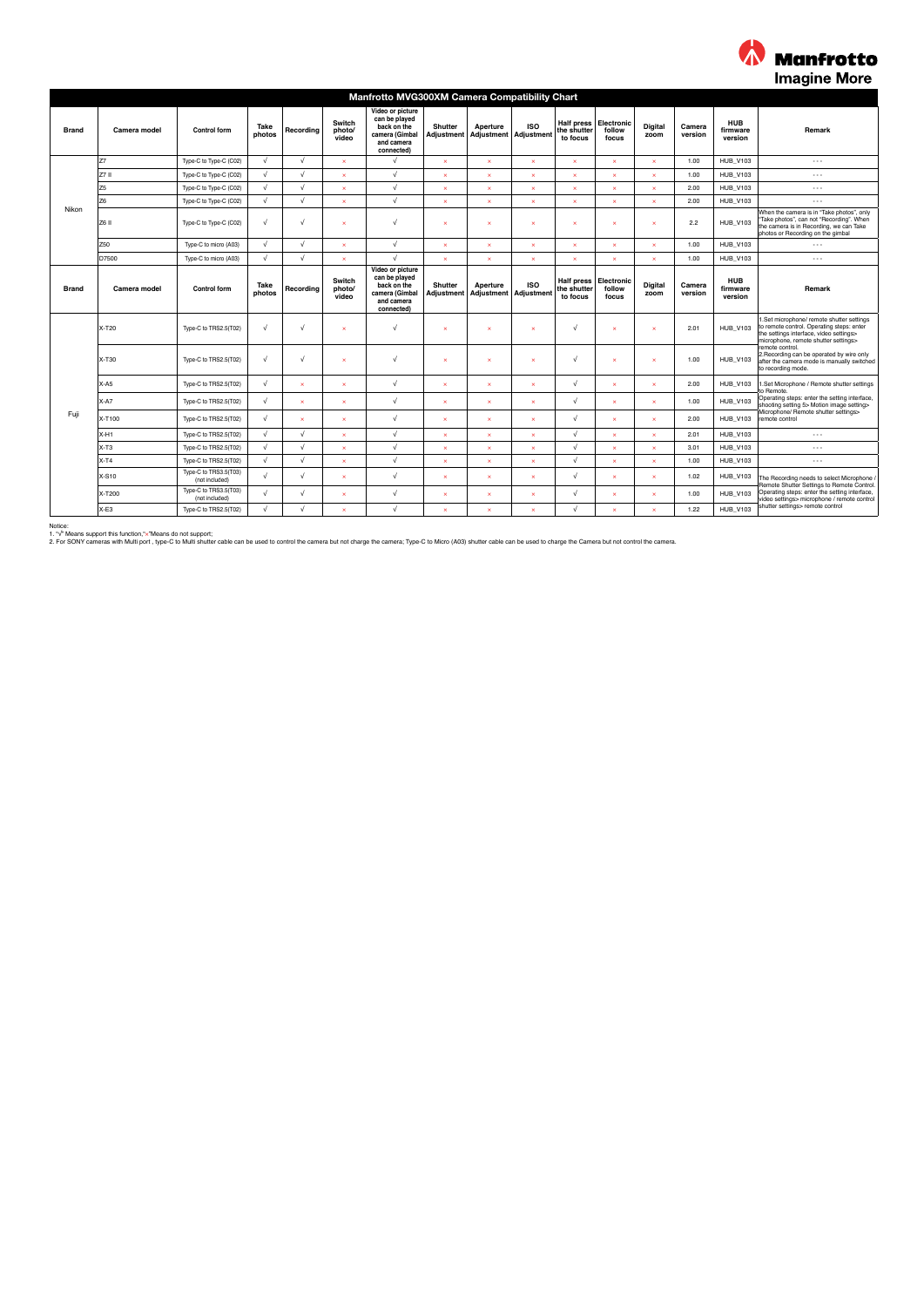

|              |                                           |                                                                                                                        | <b>Manfrotto MVG300XM Camera Lens Compatibility Chart</b>             |                                            |                                |                                      |                                      |                                     |                                         |  |
|--------------|-------------------------------------------|------------------------------------------------------------------------------------------------------------------------|-----------------------------------------------------------------------|--------------------------------------------|--------------------------------|--------------------------------------|--------------------------------------|-------------------------------------|-----------------------------------------|--|
|              |                                           |                                                                                                                        |                                                                       |                                            |                                |                                      |                                      |                                     |                                         |  |
|              |                                           |                                                                                                                        |                                                                       |                                            |                                |                                      |                                      |                                     |                                         |  |
| <b>Brand</b> | Camera model                              | Camera size                                                                                                            | Lens model                                                            | Lens size                                  | <b>Mounting status</b>         |                                      | <b>Balance Horizontal adjustment</b> | <b>Balance Vertical adjustment</b>  |                                         |  |
|              |                                           |                                                                                                                        |                                                                       |                                            |                                |                                      |                                      |                                     |                                         |  |
|              |                                           |                                                                                                                        |                                                                       |                                            |                                | Short end                            | Long end                             | Short end                           | Long end                                |  |
|              |                                           |                                                                                                                        | E 10-18mm F4 OSS                                                      | Φ70mm*63.5mm 225g                          | Camera + Lens                  | √                                    | $\sqrt{ }$                           | $\sqrt{ }$                          | $\sqrt{ }$                              |  |
|              |                                           |                                                                                                                        | FE 12-24mm F4 G                                                       | Φ87mm*117mm 565g                           | Camera + Lens                  | √                                    | $\sqrt{ }$                           | $\sqrt{ }$                          | $\sqrt{ }$                              |  |
|              |                                           |                                                                                                                        | FE 16-35mm F2.8 GM                                                    | Φ89mm*122mm 680g                           | Camera + Lens                  | $\sqrt{}$                            | $\sqrt{ }$                           | $\sqrt{ }$                          | $\sqrt{ }$                              |  |
|              |                                           |                                                                                                                        | FE16-35mm f/4 ZA OSS                                                  | Φ78mm*99mm 518g                            | Camera + Lens                  | √                                    | $\sqrt{ }$                           | $\sqrt{ }$                          | $\sqrt{ }$                              |  |
|              |                                           |                                                                                                                        | FE 24-70 F2.8 GM                                                      | Φ87.6mm*136mm 886g                         | Camera + Lens                  | √                                    | $\sqrt{ }$                           | $\sqrt{ }$                          | $\sqrt{ }$                              |  |
|              |                                           |                                                                                                                        | Zeiss E 16-70 F4 OSS                                                  | Φ66.6mm*75mm 308g                          | Camera + Lens                  | $\sqrt{ }$                           | $\sqrt{ }$                           | $\sqrt{ }$                          | $\sqrt{ }$                              |  |
|              | lα9                                       | a9 126.9×95.6×63.0mm 588a                                                                                              | E PZ 18-105mm F4 G OSS                                                | Φ78mm*110mm 427g                           | Camera + Lens                  | $\sqrt{ }$                           | $\sqrt{ }$                           | $\sqrt{ }$                          | $\sqrt{ }$                              |  |
|              | a7 III (A7M3)<br>a7R III                  | a7M3 126.9×95.6×73.7mm 565g<br>a7R3 126.9×95.6×62.7mm 572g                                                             | E PZ 18-200mm F3.5-6.3 OSS LE                                         | Φ93.2mm*99mm 649g                          | Camera + Lens                  | ×<br>$\sqrt{}$                       | $\boldsymbol{\times}$<br>$\sqrt{ }$  | $\boldsymbol{\times}$<br>$\sqrt{ }$ | $\boldsymbol{\mathsf{x}}$<br>$\sqrt{ }$ |  |
|              | a7SII                                     | a7S2 126.9×95.7×60.3mm 584g                                                                                            | FE 4/24-105 G OSS<br>FE 28-70mm f/3.5-5.6 OSS                         | 083.4mm*113.3 mm 663g<br>Φ72.5mm*83mm 295g | Camera + Lens                  | √                                    | $\sqrt{ }$                           | $\sqrt{ }$                          | $\sqrt{ }$                              |  |
|              | a7S III<br>a7R II                         | a7S III 128.9x96.9x80.8mm 614g<br>a7R2 126.9×95.7×60.3mm 582g                                                          | FE 28mm F2                                                            | Φ64mm*60mm 200g                            | Camera + Lens<br>Camera + Lens | $\sqrt{}$                            | $\sqrt{ }$                           | $\sqrt{ }$                          | $\sqrt{ }$                              |  |
|              | a7 II (A7M2)                              | a7M2 126.9×95.7×59.7mm 556g                                                                                            | Zeiss FE 35mm F2.8 ZA                                                 | 061.5mm*36.5mm 120g                        | Camera + Lens                  | $\sqrt{ }$                           | $\sqrt{ }$                           | $\sqrt{ }$                          | $\sqrt{ }$                              |  |
|              |                                           |                                                                                                                        | Sigma 30mm f/1.4 DC DN                                                | Φ64.8mm*73.3mm 265g                        | Camera + Lens                  | $\sqrt{ }$                           | $\sqrt{ }$                           | $\sqrt{ }$                          | $\sqrt{ }$                              |  |
|              |                                           |                                                                                                                        | Sigma 35mm f1.4 DG HSM Art                                            | Φ77mm*94mm 665g                            | Camera + Lens                  | √                                    | $\sqrt{}$                            | $\sqrt{ }$                          | $\sqrt{}$                               |  |
|              |                                           |                                                                                                                        | FE 55mm F1.8                                                          | Φ64mm*71mm 281g                            | Camera + Lens                  | $\sqrt{}$                            | $\sqrt{ }$                           | $\sqrt{ }$                          | $\sqrt{ }$                              |  |
|              |                                           |                                                                                                                        | FE 50mm F2.8 MACRO                                                    | Φ71mm*71mm 236g                            | Camera + Lens                  | √                                    | $\sqrt{ }$                           | $\sqrt{ }$                          | $\sqrt{}$                               |  |
|              |                                           |                                                                                                                        | FE 85mm F1.4 GM                                                       | Φ89.5mm*107.5mm 820g                       | Camera + Lens                  | $\sqrt{ }$                           | $\sqrt{}$                            | $\sqrt{ }$                          | $\sqrt{ }$                              |  |
|              |                                           |                                                                                                                        | Vario-Tessar FE 24-70mm F4 ZA OSS                                     | Φ73mm*94.5mm 426g                          | Camera + Lens                  | $\sqrt{}$                            | $\sqrt{ }$                           | $\sqrt{ }$                          | $\sqrt{ }$                              |  |
|              |                                           |                                                                                                                        | E 10-18mm F4 OSS                                                      | Φ70mm*63.5mm 225g                          | Camera + Lens                  | $\sqrt{ }$                           | $\sqrt{ }$                           | $\sqrt{ }$                          | $\sqrt{ }$                              |  |
|              |                                           |                                                                                                                        | FE 12-24mm F4 G                                                       | Φ87mm*117mm 565g                           | Camera + Lens                  | √                                    | $\sqrt{}$                            | $\sqrt{}$                           | $\sqrt{}$                               |  |
|              |                                           |                                                                                                                        | FE 16-35mm F2.8 GM                                                    | Φ89mm*122mm 680g                           | Camera + Lens                  | $\sqrt{ }$                           | $\sqrt{ }$                           | $\sqrt{ }$                          | $\sqrt{ }$                              |  |
| Sony         |                                           |                                                                                                                        | FE16-35mm f/4 ZA OSS                                                  | Φ78mm*99mm 518g                            | Camera + Lens                  | √                                    | $\sqrt{ }$                           | $\sqrt{ }$                          | $\sqrt{ }$                              |  |
|              |                                           | a5100 109.6x62.8x35.7mm 224g<br>a6000 120x66.9x45.1mm 285g<br>a6100 120×66.9×49.9mm 352g<br>a6300 120×66.9×48.8mm 361g | FE 24-70 F2.8 GM                                                      | Φ87.6mm*136mm 886g                         | Camera + Lens                  | ×                                    | ×                                    |                                     |                                         |  |
|              |                                           |                                                                                                                        | Vario-Tessar FE 24-70mm F4 ZA OSS                                     | Φ73mm*94.5mm 426g                          | Camera + Lens                  | $\sqrt{ }$                           | $\sqrt{ }$                           | $\sqrt{ }$                          | $\sqrt{ }$                              |  |
|              |                                           |                                                                                                                        | Zeiss E 16-70 F4 OSS                                                  | Φ66.6mm*75mm 308g                          | Camera + Lens                  | $\sqrt{ }$                           | $\sqrt{ }$                           | $\sqrt{ }$                          | $\sqrt{ }$                              |  |
|              | a5100                                     |                                                                                                                        | E PZ 18-105mm F4 G OSS                                                | Φ78mm*110mm 427g                           | Camera + Lens                  | √                                    | $\sqrt{}$                            | $\sqrt{ }$                          | $\sqrt{}$                               |  |
|              | a6000                                     |                                                                                                                        | E PZ 18-200mm F3.5-6.3 OSS LE                                         | Φ93.2mm*99mm 649g                          | Camera + Lens                  | ×                                    | $\boldsymbol{\times}$                | $\boldsymbol{\mathsf{x}}$           | $\boldsymbol{\mathsf{x}}$               |  |
|              | a6100<br>a6300                            |                                                                                                                        | FE 4/24-105 G OSS                                                     | Φ83.4mm*113.3 mm 663g                      | Camera + Lens                  | √                                    | $\sqrt{ }$                           | $\sqrt{ }$                          | $\sqrt{ }$                              |  |
|              | α6400<br>a6500                            | a6400 120x67.0x60.0mm 359g<br>a6500 120x66.9x53.3mm 410g                                                               | FE 28-70mm f/3.5-5.6 OSS                                              | 072.5mm*83mm 295g                          | Camera + Lens                  | $\sqrt{}$                            | $\sqrt{ }$                           | √                                   | $\sqrt{ }$                              |  |
|              | a6600                                     | a6600 120×66.9×59mm 418g                                                                                               | FE 28mm F2                                                            | Φ64mm*60mm 200g                            | Camera + Lens                  | $\sqrt{ }$                           | $\sqrt{ }$                           | $\sqrt{ }$                          | $\sqrt{ }$                              |  |
|              |                                           |                                                                                                                        | Zeiss FE 35mm F2.8 ZA                                                 | Φ61.5mm*36.5mm 120g                        | Camera + Lens                  | $\sqrt{}$                            | $\sqrt{ }$                           | $\sqrt{ }$                          | $\sqrt{ }$                              |  |
|              |                                           |                                                                                                                        | Sigma 30mm f/1.4 DC DN                                                | Φ64.8mm*73.3mm 265g                        | Camera + Lens                  | √                                    | $\sqrt{}$                            | $\sqrt{ }$                          | √                                       |  |
|              |                                           |                                                                                                                        | Sigma 35mm f1.4 DG HSM Art                                            | Φ77mm*94mm 665g                            | Camera + Lens                  | $\sqrt{ }$                           | $\sqrt{ }$                           | $\sqrt{ }$                          | $\sqrt{ }$                              |  |
|              |                                           |                                                                                                                        | FE 55mm F1.8                                                          | Φ64mm*71mm 281g                            | Camera + Lens                  | √                                    | $\sqrt{ }$                           | $\sqrt{ }$                          | $\sqrt{ }$                              |  |
|              |                                           |                                                                                                                        | FE 50mm F2.8 MACRO                                                    | Φ71mm*71mm 236g                            | Camera + Lens                  | $\sqrt{}$                            | $\sqrt{}$                            | $\sqrt{}$                           | $\sqrt{ }$                              |  |
|              |                                           |                                                                                                                        | FE 28-70mm f/3.5-5.6 OSS                                              | Φ72.5mm*83mm 295g                          | Camera + Lens                  | $\sqrt{}$                            | $\sqrt{ }$                           | $\sqrt{ }$                          | $\sqrt{ }$                              |  |
|              |                                           |                                                                                                                        | FE 85mm F1.4 GM                                                       | Φ89.5mm*107.5mm 820g                       | Camera + Lens                  | √                                    | $\sqrt{ }$                           | $\sqrt{ }$                          | $\sqrt{}$                               |  |
|              | RX100 IV (RX100M4)<br>RX100 V (RX100M5)   | RX100 IV 101.6x58.1x41.0 mm 298g<br>RX100 V 101.6x58.1x41.0mm 299g                                                     |                                                                       |                                            |                                |                                      | $\sqrt{}$                            | $\sqrt{ }$                          | $\sqrt{ }$                              |  |
|              | RX100 VI (RX100M6)<br>RX100 VII (RX100M7) | RX100 VI 101.6x58.1x42.8mm 301g<br>RX100 VII 101.6x58.0x42.8mm 370g                                                    |                                                                       |                                            | Camera                         | √                                    |                                      |                                     |                                         |  |
|              | $ZV-1$                                    | ZV1 105.5x60x43.5mm 294g                                                                                               |                                                                       |                                            | Camera                         | √                                    | $\sqrt{}$                            | $\sqrt{ }$                          | $\sqrt{ }$                              |  |
|              |                                           |                                                                                                                        |                                                                       |                                            |                                |                                      |                                      |                                     |                                         |  |
| <b>Brand</b> | Camera model                              | Camera size                                                                                                            | Lens mode                                                             | Lens size                                  | <b>Mounting status</b>         | <b>Balance Horizontal adjustment</b> |                                      | <b>Balance Vertical adjustment</b>  |                                         |  |
|              |                                           |                                                                                                                        |                                                                       |                                            |                                |                                      |                                      |                                     |                                         |  |
|              |                                           |                                                                                                                        |                                                                       |                                            |                                | Short end                            | Long end                             | Short end                           | Long end                                |  |
|              |                                           |                                                                                                                        | LEICA DG SUMMILUX 15mm f/1.7 ASPH                                     | Φ58mm×36mm×46mm 115g                       | Camera + Lens                  | $\sqrt{}$                            | √                                    | $\sqrt{ }$                          | $\sqrt{ }$                              |  |
|              |                                           |                                                                                                                        | LEICA DG SUMMILUX 25mm f/1.4 ASPH                                     | Φ77.7mm*75mm 510g                          | Camera + Lens                  | $\sqrt{ }$                           | $\sqrt{ }$                           | $\sqrt{ }$                          | $\sqrt{ }$                              |  |
|              | DC-GH5SGK-K                               |                                                                                                                        | LEICA DG MACRO 45mm f/2.8 OIS                                         | Φ63mm*62.5mm 225g                          | Camera + Lens                  | $\sqrt{ }$                           | $\sqrt{ }$                           | $\sqrt{ }$                          | $\sqrt{ }$                              |  |
|              | DC-GH5<br>DC-G9GK-K                       | GH5S 138.5×98.1×87.4mm 660g<br>GH5 138.5×98.1×87.4mm 725g                                                              | LEICA DG Vario-Elmarit 8-18mm f/2.8-4.0 ASPH                          | 073.4mm*88mm 315g                          | Camera + Lens                  | $\sqrt{}$                            | $\sqrt{}$                            | $\sqrt{ }$                          | $\sqrt{}$                               |  |
| Panasonnic   | DMC-GH4GK                                 | G9 136.9×97.3×91.6mm 658g<br>GH4 93.4x83.9x132.9mm 560g                                                                | LEICA DG Vario-Elmarit 12-60 f/2.8-4 Power OIS                        | Φ68mm*86mm 320g                            | Camera + Lens                  | $\sqrt{}$                            | $\sqrt{ }$                           | $\sqrt{ }$                          | $\sqrt{ }$                              |  |
|              |                                           |                                                                                                                        | LUMIX G X Vario 12-35mm f/2.8 II ASPH                                 | Φ68mm*74mm 305g                            | Camera + Lens                  | √                                    | $\sqrt{ }$                           | $\sqrt{ }$                          | $\sqrt{}$                               |  |
|              |                                           |                                                                                                                        | POWER OIS (H-HS12035GK I generation)<br>M.ZUIKO DIGITAL ED 12mm f/2.0 | ¢56mm*43mm 130g                            | Camera + Lens                  | $\sqrt{}$                            | $\sqrt{}$                            | $\sqrt{ }$                          | $\sqrt{ }$                              |  |
|              |                                           |                                                                                                                        | LUMIX G 14-140mm f/4-5.8 OIS                                          | Φ70mm*84mm 460g                            | Camera + Lens                  | √                                    | $\sqrt{ }$                           | $\sqrt{ }$                          | $\sqrt{ }$                              |  |
|              | S <sub>5</sub>                            |                                                                                                                        | LUMIX S 24-105mm F4                                                   | Φ84mm*118mm 680g                           | Camera + Lens                  | √                                    | $\sqrt{}$                            | $\sqrt{ }$                          | $\sqrt{ }$                              |  |
|              |                                           | 132.6×97.1×81.9mm 630g                                                                                                 |                                                                       |                                            |                                |                                      |                                      |                                     |                                         |  |
|              |                                           |                                                                                                                        |                                                                       |                                            |                                |                                      |                                      |                                     |                                         |  |
| <b>Brand</b> | Camera model                              | Camera size                                                                                                            | Lens model                                                            | Lens size                                  | <b>Mounting status</b>         |                                      |                                      |                                     | <b>Balance Vertical adjustment</b>      |  |
|              |                                           |                                                                                                                        |                                                                       |                                            |                                | <b>Balance Horizontal adjustment</b> |                                      |                                     |                                         |  |
|              |                                           |                                                                                                                        |                                                                       |                                            |                                | Short end                            | Long end                             | Short end                           | Long end                                |  |
|              |                                           |                                                                                                                        | NIKKOR Z 35mm f/1.8                                                   | Φ73mm*86mm 370g                            | Camera + Lens                  | $\sqrt{ }$                           | $\sqrt{ }$                           | $\sqrt{ }$                          | $\sqrt{ }$                              |  |
|              | Z6                                        |                                                                                                                        | 18-140mm f/3.5-5.6G ED VR                                             | Φ78mm*97mm 490g                            | Camera + Lens                  | √                                    | $\sqrt{}$                            | $\sqrt{}$                           | $\sqrt{}$                               |  |
|              | Z6 II                                     | Z6 134x100.5x67.5mm 675g<br>Z6 II 134×100.5×69.5mm 615g                                                                | NIKKOR Z 50mm f/1.8 S                                                 | Φ76mm*86.5mm 415g                          | Camera + Lens                  | $\sqrt{}$                            | $\sqrt{ }$                           | $\sqrt{ }$                          | $\sqrt{ }$                              |  |
| Nikon        | Z7                                        | Z7 134×100.5×67.5mm 675g                                                                                               | NIKKOR Z 24-70mm f/4 S                                                | Φ77.5mm*88.5mm 500g                        | Camera + Lens                  | √                                    | $\sqrt{}$                            | $\sqrt{ }$                          | $\sqrt{ }$                              |  |
|              |                                           |                                                                                                                        | NIKKOR Z 14-30mm f/4 S                                                | Φ85mm*89mm 485g                            | Camera + Lens                  | $\sqrt{}$                            | $\sqrt{}$                            | $\sqrt{ }$                          | $\sqrt{ }$                              |  |
|              | D7500                                     | D7500 135.5×104×72.5mm 720g                                                                                            | 18-140mm f/3.5-5.6G ED VR                                             | Φ78mm*97mm 490g                            | Camera + Lens                  | √                                    | $\sqrt{ }$                           | $\sqrt{ }$                          | $\sqrt{ }$                              |  |